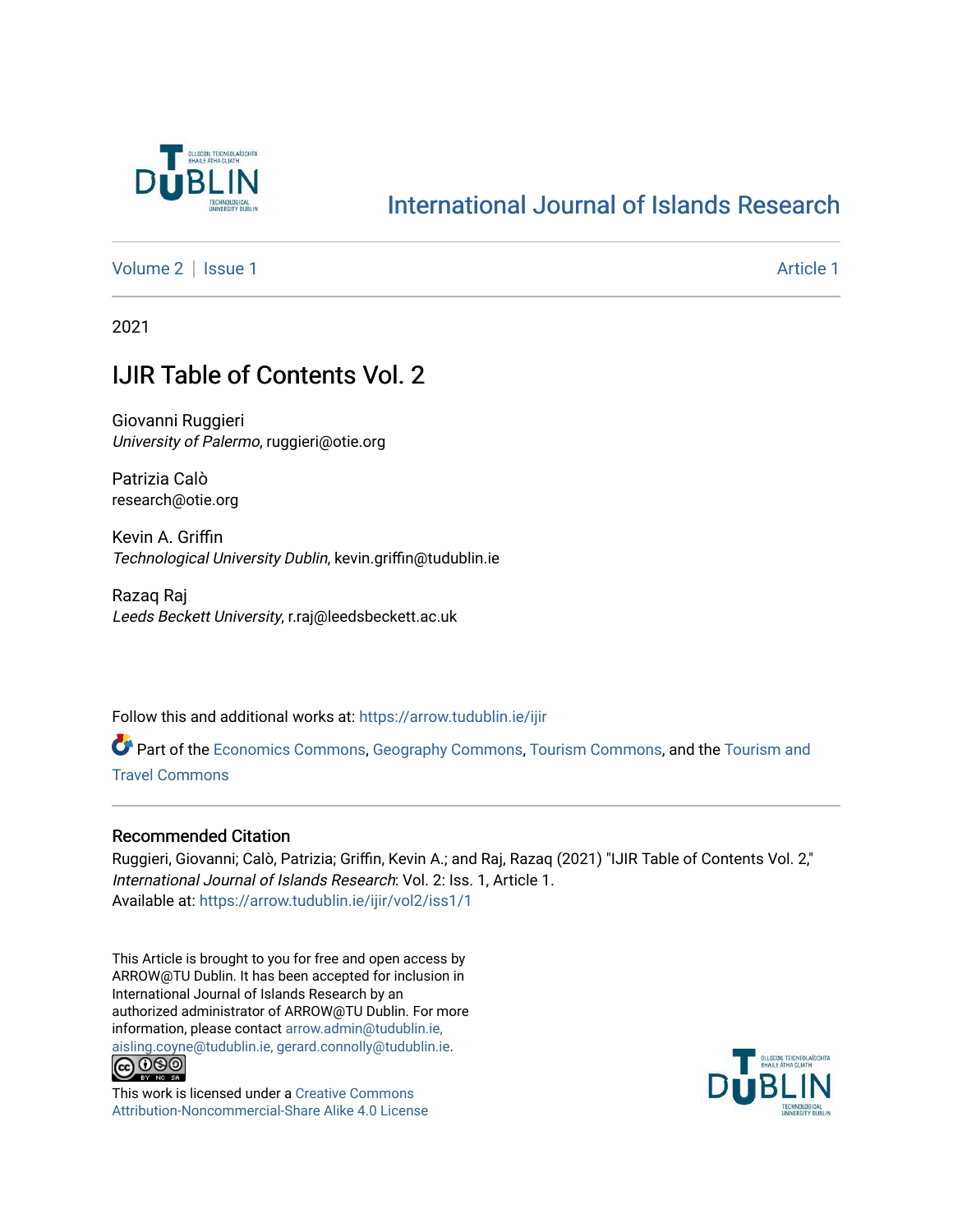

# International Journal of Islands Research



### **Editors:**

Dr. Kevin Griffin, Technological University Dublin, Ireland Prof. Giovanni Ruggieri, University of Palermo, Italy Dr. Patrizia Calò, OTIE Dr. Razaq Raj, Leeds Beckett University, United Kingdom

© Available at: https://arrow.tudublin.ie/ijir/  $IJIR$  is published biannually